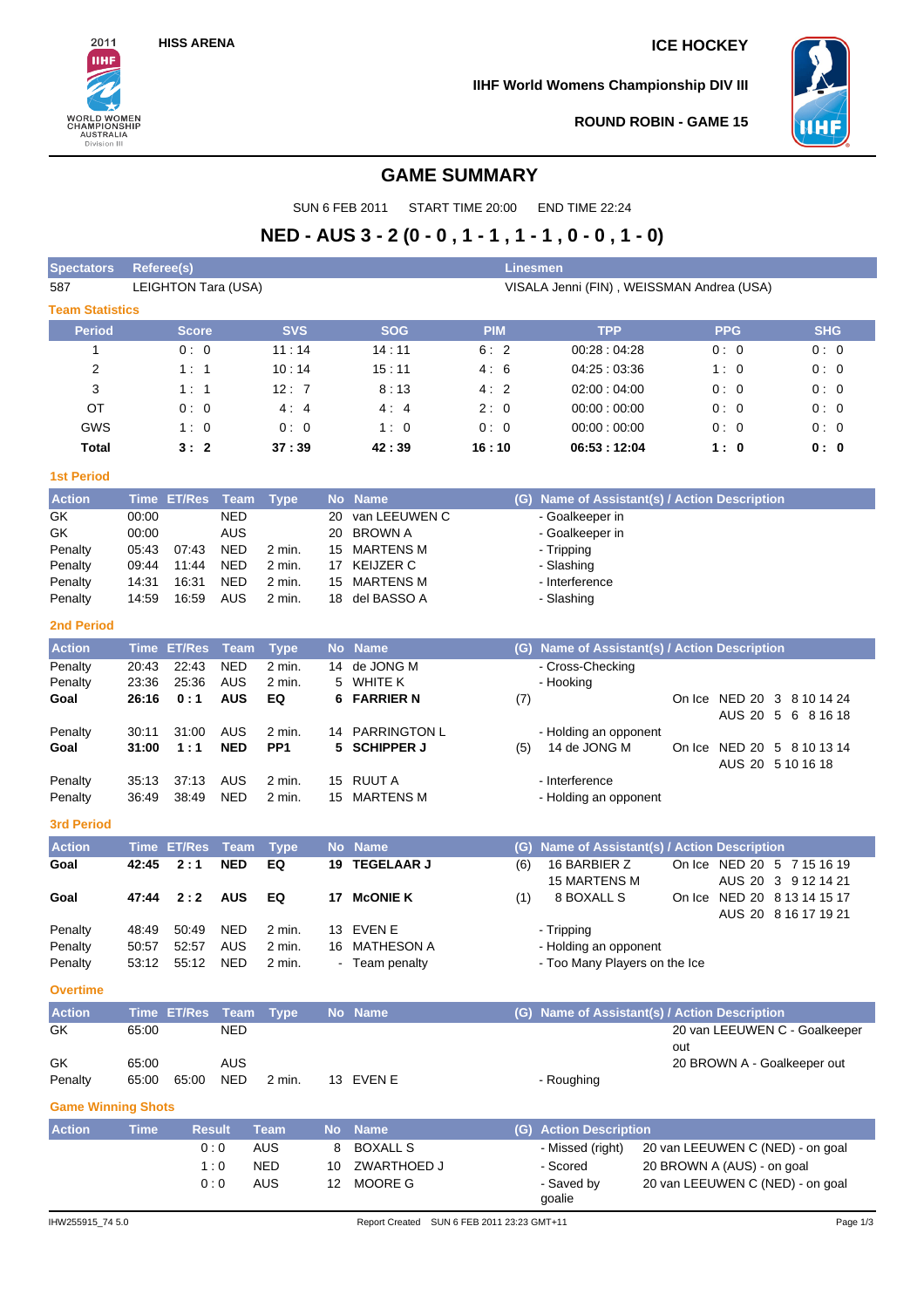# **HISS ARENA ICE HOCKEY**



### **IIHF World Womens Championship DIV III**



### **ROUND ROBIN - GAME 15**

| <b>Action</b> | Time' | <b>Result</b> | Team       |    | No Name        | (G) Action Description                               |
|---------------|-------|---------------|------------|----|----------------|------------------------------------------------------|
|               |       | 0:0           | <b>NED</b> | 14 | de JONG M      | 20 BROWN A (AUS) - on goal<br>- Saved by<br>qoalie   |
|               |       | 0:0           | AUS        | 10 | <b>GREEN S</b> | 20 van LEEUWEN C (NED) - on goal<br>- Missed (right) |
| GWG           | 65:00 | 1:0           | <b>NED</b> | 10 | ZWARTHOED J    | (4)                                                  |

#### **Goalkeeper Records**

#### **Team : NED - Netherlands**

| No Name                | <b>SOG</b> | <b>SVS</b> | <b>MIP</b> | No Name              | <b>SOG</b> | SVS <b>SVS</b> | <b>MIP</b> |
|------------------------|------------|------------|------------|----------------------|------------|----------------|------------|
| 20 van LEEUWEN Claudia | 39         | 37         | 65:00      | 20 BROWN Ashleigh    | 42         | 39             | 65:00      |
| ZIJLSTRA Nadia         |            |            |            | <b>BRUSKE Kristv</b> |            |                |            |

### **Game Statistics**

**Team : NED (orange)**

|              |                          |   |          | Shots on Goal  |                |                |                |           |                |       |  |
|--------------|--------------------------|---|----------|----------------|----------------|----------------|----------------|-----------|----------------|-------|--|
| No Pos Name  |                          | G | A        | <b>PIM</b>     |                | $\overline{2}$ | 3              | <b>OT</b> | <b>TS</b>      | $+/-$ |  |
| 8 F          | WIELENGA Savine (BP)     | 0 | $\Omega$ | 0              | 3              | 2              | 3              | 1         | 9              | $-2$  |  |
| 10F          | ZWARTHOED Julie +A       |   | 0        | 0              | 3              |                | 0              |           | 5              | $-1$  |  |
| 14 F         | de JONG Mieneke          | 0 |          | 2              | 0              | 2              | 0              |           | 3              | $-2$  |  |
| 15 D         | <b>MARTENS Myrthe</b>    | 0 |          | 6              |                | 0              | 0              |           | 2              | 0     |  |
| 17 D         | KEIJZER Cloe +A          | 0 | 0        | $\overline{2}$ | $\overline{2}$ | 3              | $\overline{2}$ | 0         | $\overline{7}$ | $-1$  |  |
| 2F           | <b>BARTON Glynis</b>     | 0 | 0        | 0              | 0              | 0              | 0              | 0         | 0              | 0     |  |
| 3 D          | van LEEUWEN Maritza +C   | 0 | 0        | 0              | 0              | 0              | 0              | 0         | 0              | $-1$  |  |
| 5F           | <b>SCHIPPER Jose</b>     |   | 0        | 0              | $\overline{2}$ | 3              |                | $\Omega$  | 6              | $+1$  |  |
| 13 F         | <b>EVEN Emily</b>        | 0 | 0        | 4              | $\Omega$       | 0              | 0              | 0         | 0              | $-1$  |  |
| 24 D         | de GRAAF Jessica         | 0 | 0        | 0              | 0              |                | 0              | $\Omega$  | 1              | $-1$  |  |
| 7 F          | <b>BOELHOUWERS Lieke</b> | 0 | 0        | 0              | 0              |                | 0              |           | 2              | $+1$  |  |
| 9 D          | van de BURG Angela       | 0 | $\Omega$ | 0              | $\Omega$       | $\Omega$       | 0              | 0         | 0              | 0     |  |
| 16 D         | <b>BARBIER Zoe</b>       | 0 |          | $\Omega$       | $\Omega$       | 2              | $\Omega$       | 0         | $\overline{2}$ | $+1$  |  |
| 19F          | <b>TEGELAAR Jessie</b>   |   | $\Omega$ | 0              | 3              | 0              | 2              | 0         | 5              | $+1$  |  |
| 23 D         | <b>WIEBENGA Tjitske</b>  | 0 | 0        | 0              | 0              | 0              | 0              | $\Omega$  | 0              | 0     |  |
| 21 F         | van der LINDEN Nancy     | 0 | 0        | 0              | 0              | 0              | 0              | 0         | 0              | 0     |  |
| 1 GK         | ZIJLSTRA Nadia           | 0 | 0        | 0              | $\Omega$       | 0              | 0              | 0         | $\Omega$       |       |  |
| 20 GK        | van LEEUWEN Claudia      | 0 | 0        | 0              | $\Omega$       | 0              | 0              | 0         | 0              |       |  |
| <b>Total</b> |                          | 3 | 3        | 14             | 14             | 15             | 8              | 5         | 42             |       |  |

#### **Head Coach :** van de KRAAK Willem

|             | <b>Team : AUS (white)</b> |               |             |                |                |                |                |                |                |       |
|-------------|---------------------------|---------------|-------------|----------------|----------------|----------------|----------------|----------------|----------------|-------|
|             |                           | Shots on Goal |             |                |                |                |                |                |                |       |
| No Pos Name |                           | G             | A           | <b>PIM</b>     |                | $\overline{2}$ | 3 <sup>2</sup> | <b>OT</b>      | <b>TS</b>      | $+/-$ |
| 5 D         | WHITE Kaylee +C           | $\Omega$      | 0           | 2              | 0              | 1              | 2              | $\Omega$       | 3              | $+1$  |
| 6 F         | <b>FARRIER Natasha</b>    |               | 0           | 0              | 1              | 3              |                |                | 6              | $+1$  |
| 10F         | <b>GREEN Shona</b>        | $\Omega$      | 0           | 0              |                |                | 3              | $\Omega$       | 5              | 0     |
| 14 F        | PARRINGTON Lucy +A        | $\Omega$      | 0           | 2              | 0              |                |                | $\Omega$       | $\overline{2}$ | $-1$  |
| 16 D        | <b>MATHESON Amelia</b>    | 0             | 0           | $\overline{2}$ | $\overline{2}$ | 1              | 0              | 0              | 3              | $+2$  |
| 3 D         | <b>NEWMARK Stephanie</b>  | 0             | 0           | 0              |                | 0              | 0              |                | $\overline{2}$ | $-1$  |
| 8F          | BOXALL Stephanie +A       | 0             |             | 0              | 0              |                | $\overline{2}$ | $\overline{2}$ | 5              | $+2$  |
| 9 F         | PADJEN Rylie (BP)         | 0             | 0           | 0              |                | 0              |                | 0              | 2              | $-1$  |
| 12 D        | <b>MOORE</b> Georgia      | 0             | 0           | 0              | 0              |                | 0              | 0              | 1              | $-1$  |
| 18 F        | del BASSO Alivia          | $\mathbf 0$   | $\mathbf 0$ | $\overline{2}$ | $\overline{2}$ | $\mathbf 0$    | 1              | 0              | 3              | $+1$  |
| 7 F         | <b>LAI Samantha</b>       | 0             | 0           | 0              | 0              | 0              | 0              | 0              | 0              | 0     |
| 11 D        | <b>MORIARTY Teresa</b>    | 0             | 0           | 0              | 0              | 0              | 0              | 0              | 0              | 0     |
| 15 D        | <b>RUUT Anna</b>          | 0             | 0           | $\overline{2}$ | 0              | 0              | 0              | 0              | 0              | 0     |